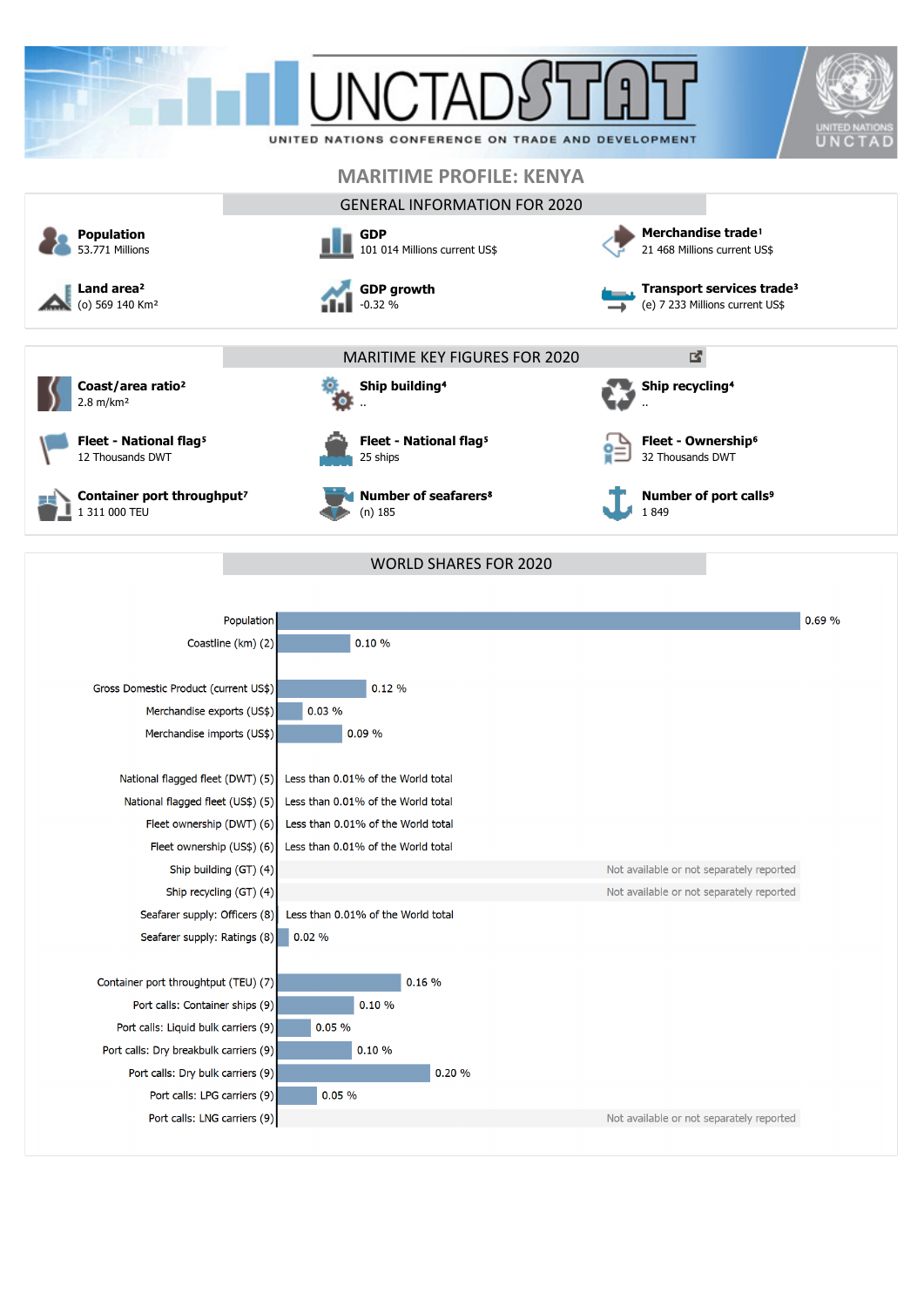

#### INTERNATIONAL TRADE IN TRANSPORT SERVICES

NATIONAL FLEET

| Services exports by main category <sup>10</sup> |      |      |         |             |
|-------------------------------------------------|------|------|---------|-------------|
| (as % of total services)                        | 2005 | 2010 | 2015    | 2020        |
| Transport                                       | 39.2 | 43.7 | 42.1    | (e) 35.8    |
| Travel                                          | 30.8 | 21.2 | 15.6    | (e) 12.9    |
| Other services                                  | 29.9 | 34.7 | 42.0    | (e) 50.9    |
| Total trade in transport services <sup>10</sup> |      |      |         |             |
| (millions of US\$)                              | 2005 | 2010 | 2015    | 2020        |
| Transport services exports                      | 738  | 1650 | 1952    | (e) 1 3 1 2 |
| Transport services imports                      | 427  | 935  | 1 4 3 1 | (e) 1 231   |
| Transport services trade balance                | 311  | 715  | 521     | (e)80       |
|                                                 |      |      |         |             |

Fleet by type of ship<sup>5</sup> **(Number of ships)**

| Carrying capacity by type of ship <sup>5</sup> |         |                      |      |      |
|------------------------------------------------|---------|----------------------|------|------|
| (Thousands DWT)                                | 2005    | 2010                 | 2015 | 2020 |
| <b>Total fleet</b>                             | 16.0    | 14.0                 | 9.3  | 11.5 |
| Oil tankers                                    | 8.0     | 7.6                  | 2.1  | 3.0  |
| <b>Bulk carriers</b>                           | $\cdot$ | $\cdot$ .            | 0.0  | 0.0  |
| General cargo                                  | 2.0     | 0.5                  | 0.0  | 0.0  |
| Container ships                                |         | $\ddot{\phantom{0}}$ | 0.0  | 0.0  |
| Other types of ships                           | 6.0     | 5.9                  | 7.2  | 8.5  |
|                                                |         |                      |      |      |



図

Transport services exports growth rate in 2020

**-40.4 %**

Fleet growth rate in2020



## **KENYA**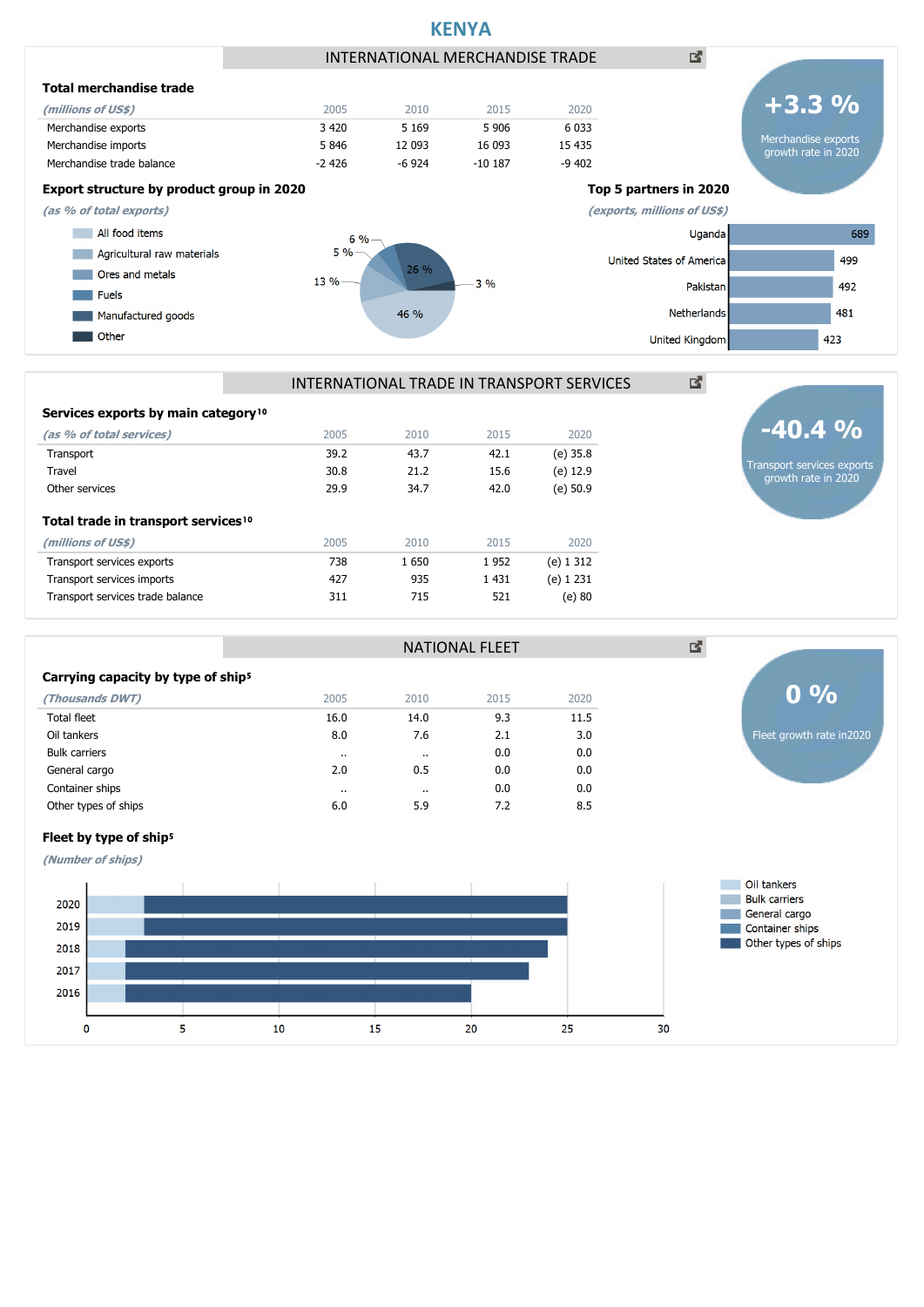## **KENYA**

LINER SHIPPING CONNECTIVITY

凶

2016

図

2018

2020

### **Bilateral connectivity index - Top 10 partners in Q1 2020**<sup>11</sup>

**Can only take values between 0 (minimum) and 1 (maximum)**

India

China

Sri Lanka

Malaysia

Singapore

Omar

Pakistan

Mozambique

Tanzania, United Republic of

**United Arab Emirates** 





#### PORT CALLS AND PERFORMANCE

#### Port calls, time spent in ports, vessel age and size in 2020<sup>9</sup>

|                                  | Number of<br>arrivals | Median time<br>in port (days) | Avg age<br>of vessels | Avg size (GT)<br>of vessels | Avg cargo<br>carrying<br>capacity (DWT<br>per vessel | Avg container<br>carrying<br>capacity (TEU)<br>per container<br>ship | Maximum size<br>(GT) of vessels |
|----------------------------------|-----------------------|-------------------------------|-----------------------|-----------------------------|------------------------------------------------------|----------------------------------------------------------------------|---------------------------------|
| All ships                        | 1849                  | 2.60                          | 11                    | 24 439                      | 26 172                                               | 3 200                                                                | 76 420                          |
| Liquid bulk carriers             | 220                   | 3.85                          | 13                    | 31 883                      | 54 746                                               | $\cdot$                                                              | 65 830                          |
| Liquefied petroleum gas carriers | 28                    | 2.25                          | 14                    | 20 420                      | 24 176                                               | $\cdot$                                                              | 46 907                          |
| Liquefied natural gas carriers   | $\cdots$              | $\cdot$                       | $\cdots$              | $\cdots$                    | $\cdots$                                             |                                                                      |                                 |
| Dry bulk carriers                | 539                   | 3.41                          | 8                     | 17 634                      | 30 023                                               |                                                                      | 41 0 74                         |
| Dry breakbulk carriers           | 411                   | 1.47                          | 10                    | 4 9 3 4                     | 6 9 0 7                                              | $\ddot{\phantom{0}}$                                                 | 37 441                          |
| Roll-on/roll-off ships           | 181                   |                               | 13                    | 55 304                      | 24 0 24                                              |                                                                      | 76 420                          |
| Container ships                  | 470                   | 2.60                          | 16                    | 34 166                      | $\ddotsc$                                            | 3 200                                                                | 54 675                          |
| Passenger ships                  | $\cdots$              |                               | $\cdot$ .             | $\cdots$                    | $\cdots$                                             | $\cdot$                                                              | $\cdots$                        |

#### Port liner shipping connectivity index - Top 5 ports in 2020<sup>11</sup>

**Maximum 2006=100 for China, Hong Kong SAR**